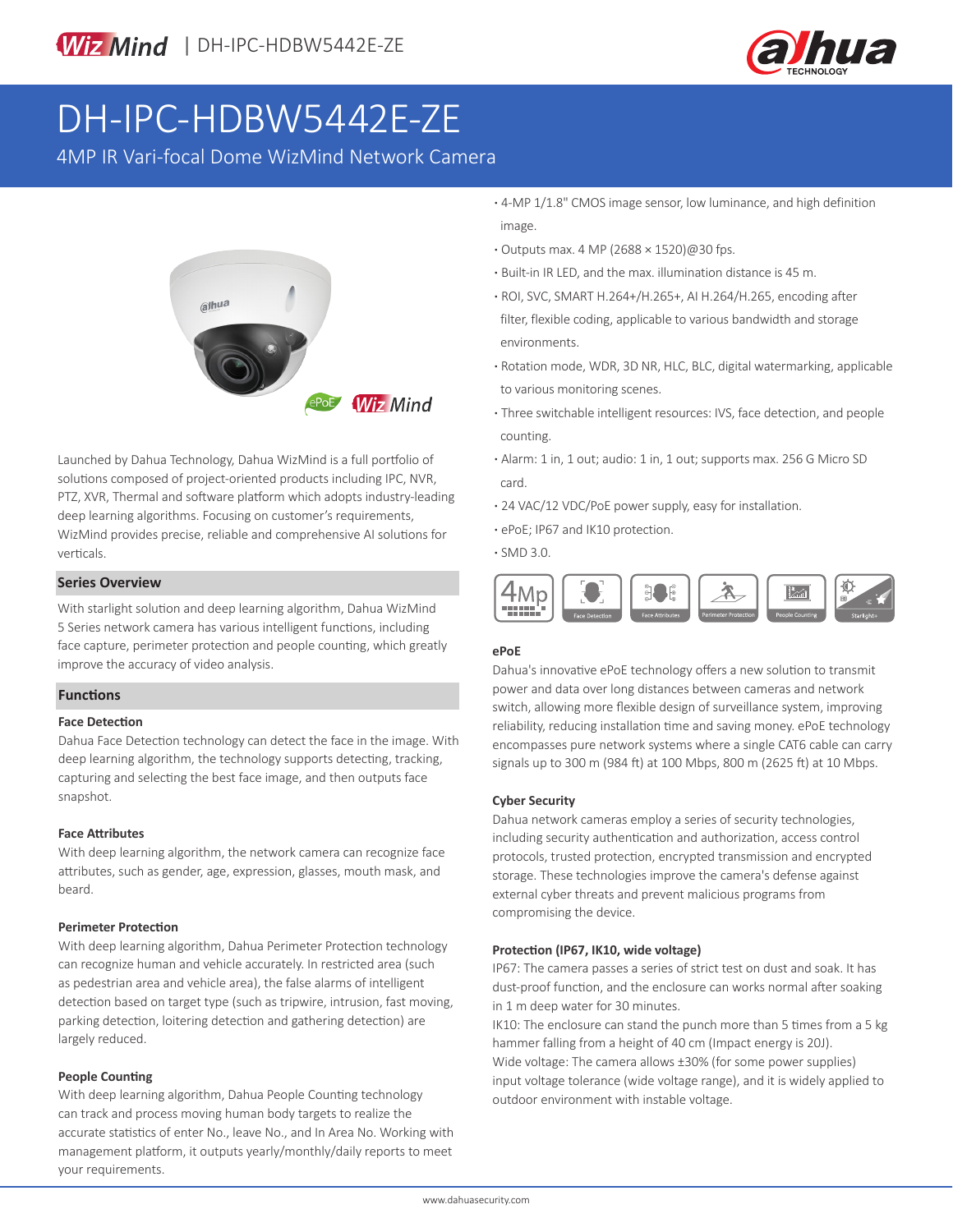## Wiz Mind | DH-IPC-HDBW5442E-ZE

#### **Technical Specification**

| Camera                          |      |                                                                                           |                       |                      |                                   |
|---------------------------------|------|-------------------------------------------------------------------------------------------|-----------------------|----------------------|-----------------------------------|
| Image Sensor                    |      | 1/1.8" CMOS                                                                               |                       |                      |                                   |
| Max. Resolution                 |      | 2688 (H) × 1520 (V)                                                                       |                       |                      |                                   |
| <b>ROM</b>                      |      | 128MB                                                                                     |                       |                      |                                   |
| <b>RAM</b>                      |      | 1GB                                                                                       |                       |                      |                                   |
| <b>Scanning System</b>          |      | Progressive                                                                               |                       |                      |                                   |
| <b>Electronic Shutter Speed</b> |      | Auto/Manual 1/3 s-1/100,000 s                                                             |                       |                      |                                   |
| Min. Illumination               |      | 0.003 lux@F1.8 (Color, 30 IRE)<br>0.0003 lux@F1.8 (B/W, 30 IRE)<br>0 lux (Illuminator on) |                       |                      |                                   |
| S/N Ratio                       |      | $>56$ dB                                                                                  |                       |                      |                                   |
| <b>Illumination Distance</b>    |      | 45 m (147.64 ft) (IR)                                                                     |                       |                      |                                   |
| Illuminator On/Off Control      |      | Auto                                                                                      |                       |                      |                                   |
| <b>Illuminator Number</b>       |      | 3 (IR LED)                                                                                |                       |                      |                                   |
| Pan/Tilt/Rotation Range         |      | Pan: 0°-355°<br>Tilt: 0°-65°<br>Rotation: 0°-355°                                         |                       |                      |                                   |
| Lens                            |      |                                                                                           |                       |                      |                                   |
| Lens Type                       |      | Motorized vari-focal                                                                      |                       |                      |                                   |
| Lens Mount                      |      | $\phi$ 14                                                                                 |                       |                      |                                   |
| <b>Focal Length</b>             |      | $2.7$ mm $-12$ mm                                                                         |                       |                      |                                   |
| Max. Aperture                   |      | F1.8                                                                                      |                       |                      |                                   |
| <b>Field of View</b>            |      | Horizontal: 114°-47°<br>Vertical: 62°-26°<br>Diagonal: 136°-56°                           |                       |                      |                                   |
| <b>Iris Control</b>             |      | Auto                                                                                      |                       |                      |                                   |
| <b>Close Focus Distance</b>     |      | $1.2 \text{ m}$ (3.94 ft)                                                                 |                       |                      |                                   |
| <b>DORI</b><br><b>Distance</b>  | Lens | Detect                                                                                    | Observe               | Recognize            | Identify                          |
|                                 | W    | 57.5 m<br>(188.65 ft)                                                                     | 23.0 m<br>(75.46 ft)  | 11.5 m<br>(37.73 ft) | 5.7 <sub>m</sub><br>$(18.70)$ ft) |
|                                 | Τ    | 130.7 m<br>(428.81 ft)                                                                    | 52.3 m<br>(171.59 ft) | 26.1 m<br>(85.63ft)  | 13.1 m<br>(42.98ft)               |
| $Smart$ Event                   |      |                                                                                           |                       |                      |                                   |

| Smart Event |  |
|-------------|--|
|             |  |

| <b>IVS</b>                 | Abandoned object; missing object                                                                                                                                                                                                                                                                                                                                                                                                                                                                                           |  |  |  |
|----------------------------|----------------------------------------------------------------------------------------------------------------------------------------------------------------------------------------------------------------------------------------------------------------------------------------------------------------------------------------------------------------------------------------------------------------------------------------------------------------------------------------------------------------------------|--|--|--|
| <b>Heat Map</b>            | Yes                                                                                                                                                                                                                                                                                                                                                                                                                                                                                                                        |  |  |  |
| Professional, intelligent  |                                                                                                                                                                                                                                                                                                                                                                                                                                                                                                                            |  |  |  |
| IVS (Perimeter Protection) | Intrusion, tripwire, fast moving (the three functions<br>support the classification and accurate detection<br>of vehicle and human); loitering detection, people<br>gathering, and parking detection                                                                                                                                                                                                                                                                                                                       |  |  |  |
| <b>SMD 3.0</b>             | Less false alarm, longer detection distance                                                                                                                                                                                                                                                                                                                                                                                                                                                                                |  |  |  |
| <b>Face Detection</b>      | Face detection; track; snapshot; snapshot optimization;<br>optimal face snapshot upload; face enhancement; face<br>exposure; face attributes extraction including 6 attributes<br>(gender, age, glasses, expressions, mask, and beard) and<br>8 expressions (angry, sad, disgusted, scared, surprised,<br>calm, happy, confused); face snapshot set as face or<br>one-inch photo; snapshot strategies (real-time snapshot,<br>quality priority and optimization snapshot); face angle<br>filter; optimization time setting |  |  |  |

| <b>People Counting</b>         | Tripwire people counting and people counting in area,<br>generating and exporting report (day/month/year);<br>queue management, generating and exporting report<br>(day/month); 4 rules can be set for tripwire, people<br>counting in area and queue management                                                                                                                                                                                                                                     |
|--------------------------------|------------------------------------------------------------------------------------------------------------------------------------------------------------------------------------------------------------------------------------------------------------------------------------------------------------------------------------------------------------------------------------------------------------------------------------------------------------------------------------------------------|
| Smart Search                   | Work together with Smart NVR to perform refine<br>intelligent search, event extraction and merging to event<br>videos                                                                                                                                                                                                                                                                                                                                                                                |
| Video                          |                                                                                                                                                                                                                                                                                                                                                                                                                                                                                                      |
| Video Compression              | H.265; H.264; H.264H; H.264B; MJPEG (Only supported<br>by the sub stream)                                                                                                                                                                                                                                                                                                                                                                                                                            |
| <b>Smart Codec</b>             | Smart H.265+; Smart H.264+                                                                                                                                                                                                                                                                                                                                                                                                                                                                           |
| Al Coding                      | AI H.265; AI H.264                                                                                                                                                                                                                                                                                                                                                                                                                                                                                   |
| Video Frame Rate               | Main stream: 2688 × 1520@(1 fps-25/30 fps)<br>Sub stream: D1@(1 fps-50/60 fps)<br>Third stream: $1080p@(1$ fps-50/60 fps)<br>*The values above are the max. frame rates of each<br>stream; for multiple streams, the values will be subjected<br>to the total encoding capacity.                                                                                                                                                                                                                     |
| <b>Stream Capability</b>       | 3 streams                                                                                                                                                                                                                                                                                                                                                                                                                                                                                            |
| Resolution                     | 2688 × 1520; 2304 × 1296; 1080p (1920 × 1080); 1.3M<br>(1280 × 960); 720p (1280 × 720); D1 (704 × 576/704 ×<br>480); VGA (640 × 480); CIF (352 × 288/352 × 240)                                                                                                                                                                                                                                                                                                                                      |
| <b>Bit Rate Control</b>        | CBR/VBR                                                                                                                                                                                                                                                                                                                                                                                                                                                                                              |
| Video Bit Rate                 | H.264: 32 kbps-8192 kbps<br>H.265: 32 kbps-8192 kbps                                                                                                                                                                                                                                                                                                                                                                                                                                                 |
| Day/Night                      | Auto(ICR)/Color/B/W                                                                                                                                                                                                                                                                                                                                                                                                                                                                                  |
| <b>BLC</b>                     | Yes                                                                                                                                                                                                                                                                                                                                                                                                                                                                                                  |
| HLC                            | Yes                                                                                                                                                                                                                                                                                                                                                                                                                                                                                                  |
| <b>WDR</b>                     | 140 dB                                                                                                                                                                                                                                                                                                                                                                                                                                                                                               |
| Scene Self-adaptation<br>(SSA) | Yes                                                                                                                                                                                                                                                                                                                                                                                                                                                                                                  |
| White Balance                  | Auto; natural; street lamp; outdoor; manual; regional<br>custom                                                                                                                                                                                                                                                                                                                                                                                                                                      |
| Gain Control                   | Auto; manual                                                                                                                                                                                                                                                                                                                                                                                                                                                                                         |
| <b>Noise Reduction</b>         | 3D NR                                                                                                                                                                                                                                                                                                                                                                                                                                                                                                |
| <b>Motion Detection</b>        | OFF/ON (4 areas, rectangular)                                                                                                                                                                                                                                                                                                                                                                                                                                                                        |
| Region of Interest (RoI)       | Yes (4 areas)                                                                                                                                                                                                                                                                                                                                                                                                                                                                                        |
| Image Stabilization            | Electronic Image Stabilization (EIS)                                                                                                                                                                                                                                                                                                                                                                                                                                                                 |
| Smart Illumination             | Yes                                                                                                                                                                                                                                                                                                                                                                                                                                                                                                  |
| Defog                          | Yes                                                                                                                                                                                                                                                                                                                                                                                                                                                                                                  |
| <b>Image Rotation</b>          | 0°/90°/180°/270°                                                                                                                                                                                                                                                                                                                                                                                                                                                                                     |
| Mirror                         | Yes                                                                                                                                                                                                                                                                                                                                                                                                                                                                                                  |
| <b>Privacy Masking</b>         | 8 areas                                                                                                                                                                                                                                                                                                                                                                                                                                                                                              |
| Audio                          |                                                                                                                                                                                                                                                                                                                                                                                                                                                                                                      |
| <b>Audio Compression</b>       | PCM; G.711a; G.711Mu; G.726; G.723                                                                                                                                                                                                                                                                                                                                                                                                                                                                   |
| Alarm                          |                                                                                                                                                                                                                                                                                                                                                                                                                                                                                                      |
| Alarm Event                    | No SD card; SD card full; SD card error; network<br>disconnection; IP conflict; illegal access; motion<br>detection; video tampering; defocus detection; scene<br>changing; tripwire; intrusion; abandoned object;<br>missing object; fast moving; parking detection; loitering<br>detection; people gathering; input error; intensity<br>change; people counting; face detection; voltage<br>detection; people counting in area; stay detection;<br>people number error detection; queue management |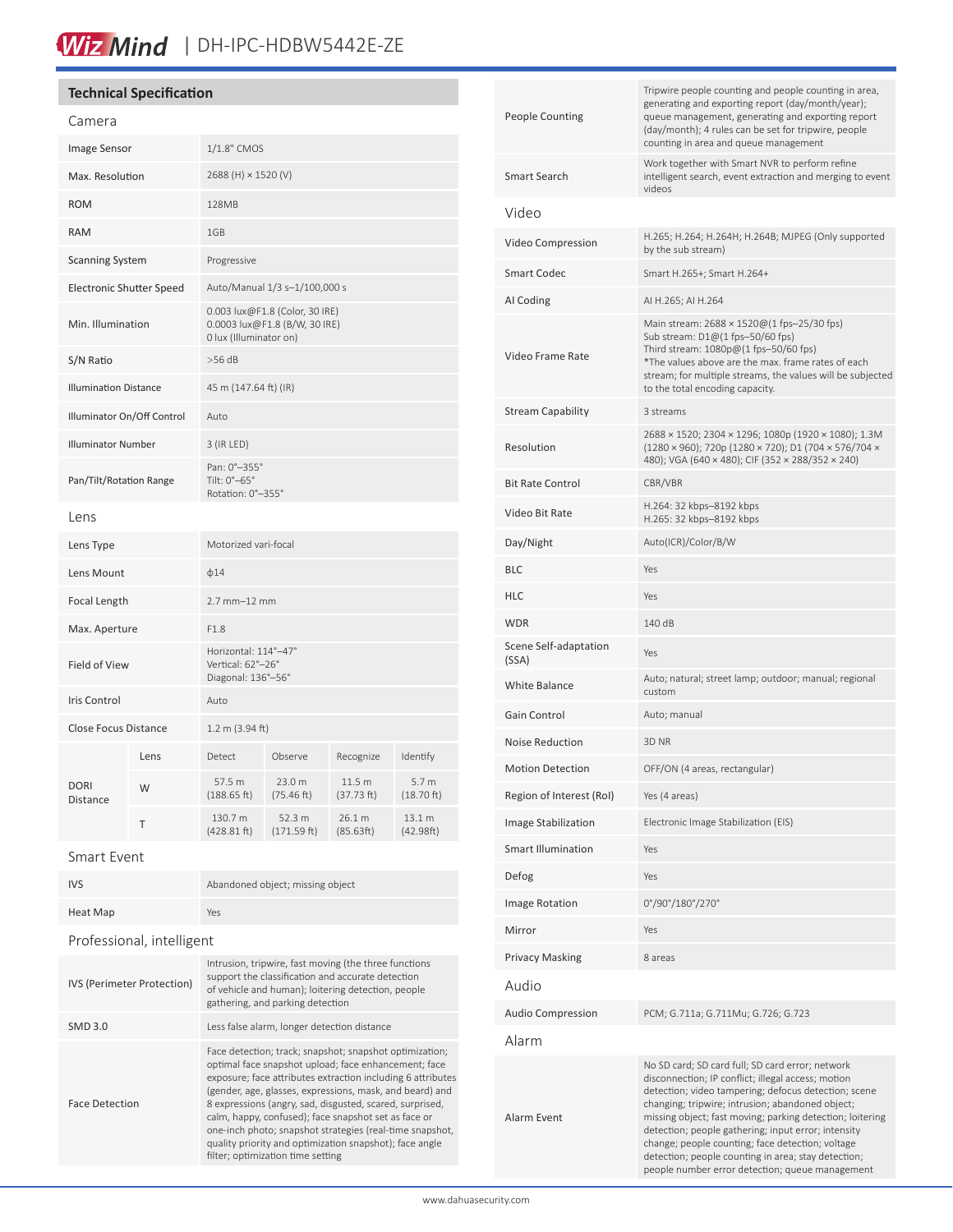## Wiz Mind | DH-IPC-HDBW5442E-ZE

# Network

| Network Port                 | RJ-45 (10/100 Enhancement Base-T)                                                                                                                                                                                                                                     |
|------------------------------|-----------------------------------------------------------------------------------------------------------------------------------------------------------------------------------------------------------------------------------------------------------------------|
| SDK and API                  | Yes                                                                                                                                                                                                                                                                   |
| <b>Cyber Security</b>        | Video encryption; firmware encryption; configuration<br>encryption; Digest; WSSE; account lockout; security logs;<br>IP/MAC filtering; generation and importing of X.509<br>certification; syslog; HTTPS; 802.1x; trusted boot; trusted<br>execution; trusted upgrade |
| Network Protocol             | IPv4; IPv6; HTTP; TCP; UDP; ARP; RTP; RTSP; RTCP; RTMP;<br>SMTP; FTP; SFTP; DHCP; DNS; DDNS; QoS; UPnP; NTP;<br>Multicast; ICMP; IGMP; NFS; SAMBA; PPPoE; SNMP;<br>Bonjour                                                                                            |
| Interoperability             | ONVIF (Profile S/Profile G/Profile T); CGI; P2P; Milestone                                                                                                                                                                                                            |
| User/Host                    | 20 (Total bandwidth: 88 M)                                                                                                                                                                                                                                            |
| Storage                      | FTP; SFTP; Micro SD card (support max. 256 GB); NAS                                                                                                                                                                                                                   |
| <b>Browser</b>               | IE: IE8 and later<br>Chrome<br>Firefox                                                                                                                                                                                                                                |
| Management Software          | Smart PSS; DSS; DMSS                                                                                                                                                                                                                                                  |
| Mobile Client                | iOS; Android                                                                                                                                                                                                                                                          |
| Certification                |                                                                                                                                                                                                                                                                       |
| Certifications               | CE-LVD: EN 62368-1<br>CE-EMC: Electromagnetic Compatibility Directive<br>2014/30/EU<br>FCC: 47 CFR FCC Part 15, Subpart B<br>UL/CUL: UL60950-1 CAN/CSA C22.2 No.60950-1-07                                                                                            |
| Port                         |                                                                                                                                                                                                                                                                       |
| Audio Input                  | 1 channel (RCA port)                                                                                                                                                                                                                                                  |
| Audio Output                 | 1 channel (RCA port)                                                                                                                                                                                                                                                  |
| Alarm Input                  | 1 channels in: 5 mA 3 V-5 VDC                                                                                                                                                                                                                                         |
| Alarm Output                 | 1 channel out: 300 mA 12 VDC                                                                                                                                                                                                                                          |
| Power                        |                                                                                                                                                                                                                                                                       |
| Power Supply                 | 12 VDC (±30%)&24 VAC (±30%); PoE (802.3af); ePoE                                                                                                                                                                                                                      |
| Power Consumption            | Basic: 4.9 W (12 VDC); 5.1 W (24 VAC); 5.2 W (PoE)<br>Max. (max. stream + intelligence + IR on + focus): 12.4 W<br>(12 VDC); 11.9 W (24 VAC); 11.6 W (PoE)                                                                                                            |
| Environment                  |                                                                                                                                                                                                                                                                       |
| <b>Operating Temperature</b> | -30 °C to +60 °C (-22 °F to +140 °F)                                                                                                                                                                                                                                  |
| <b>Operating Humidity</b>    | $\leq 95\%$                                                                                                                                                                                                                                                           |
| <b>Storage Temperature</b>   | -40 °C to +60 °C (-40 °F to +140 °F)                                                                                                                                                                                                                                  |
| Protection                   | IP67; IK10                                                                                                                                                                                                                                                            |
| Structure                    |                                                                                                                                                                                                                                                                       |
| Casing                       | Metal + plastic                                                                                                                                                                                                                                                       |
| <b>Product Dimensions</b>    | $\Phi$ 159 mm × 117.9 mm (6.26" × 4.64")                                                                                                                                                                                                                              |
| Net Weight                   | 950 g (2.09 lb)                                                                                                                                                                                                                                                       |
| <b>Gross Weight</b>          | 1200 g (2.65 lb)                                                                                                                                                                                                                                                      |

#### **Ordering Information** Type Model Description 4MP Camera DH-IPC-HDBW5442EP-ZE 4MP IR Vari-focal Dome WizMind Network Camera, PAL DH-IPC-HDBW5442EN-ZE 4MP IR Vari-focal Dome WizMind Network Camera, NTSC Accessories (Optional) PFA138 Junction Box Bracket PFB211W Wall Mount Bracket PFB300C Ceiling Mount Bracket PFA152-E POle Mount Bracket PFB201C In-ceiling Mount Bracket PFA101 Mount Adapter PFM321D 12 VDC 1A Power Adapter LR1002-1ET/1EC Single-port Long Reach Ethernet over Coax Extender

#### **Accessories**

#### Optional:



Junction Box Bracket

PFA152-E Pole Mount Bracket

LR1002-1ET/1EC Single-port Long Reach Ethernet Over Coax Extender

 $\blacksquare$ 



PFB211W Wall Mount Bracket

PFM900-E Integrated Mount Tester

PFB300C Ceiling Mount Bracket



PFB201C In-ceiling Mount Bracket



PFM900-E Integrated Mount Tester



PFM321D 12 VDC 1A Power Adapter